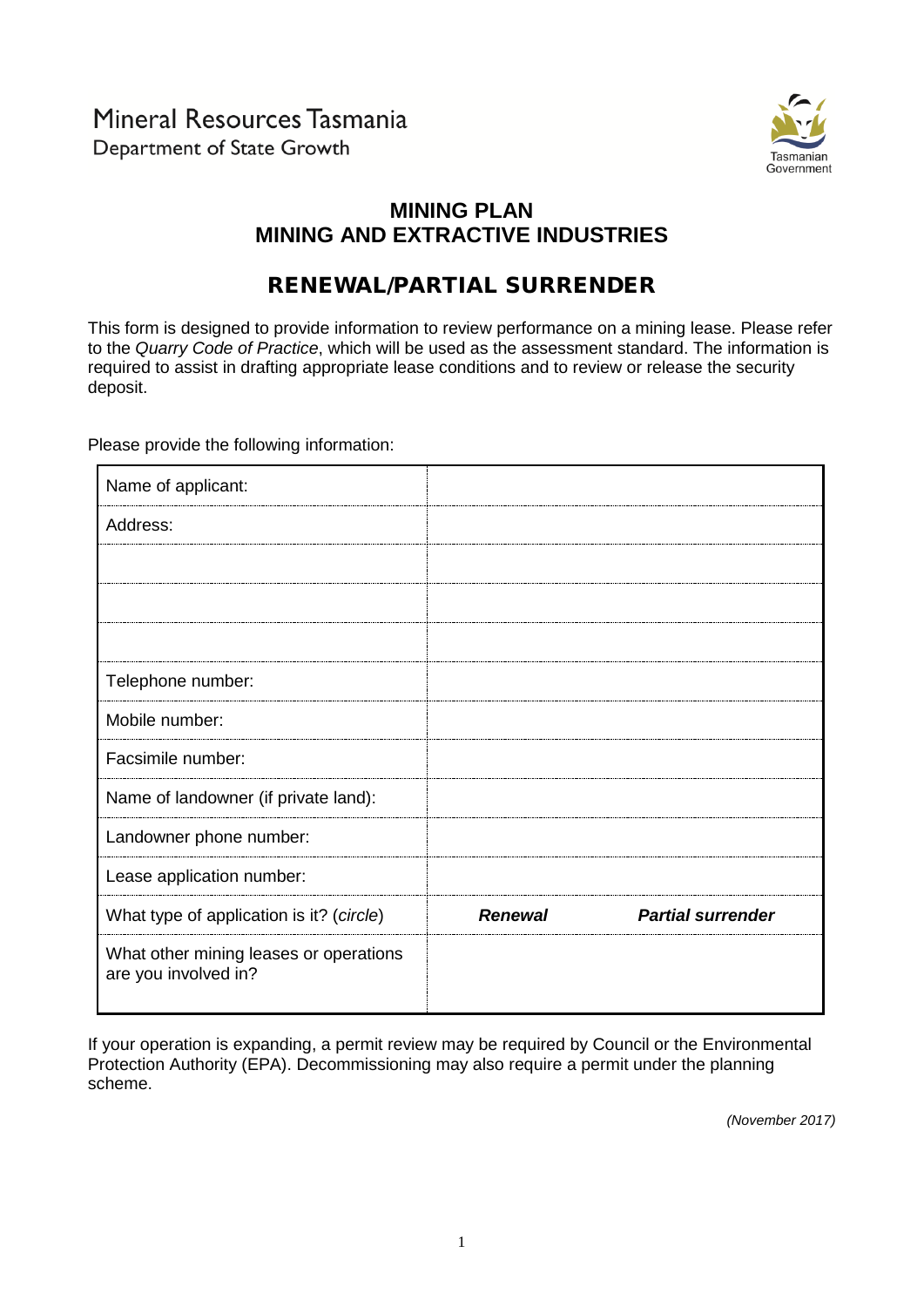## **PLEASE ENSURE THE FOLLOWING INFORMATION IS PROVIDED:**

(Circle *italics* as required.)

| What is the land tenure?  Private land / PTPZ (forestry) land / Other Crown Land |  |
|----------------------------------------------------------------------------------|--|
| Operational status  Continuous/Occasional intermittent/Partial surrender         |  |
|                                                                                  |  |
|                                                                                  |  |
|                                                                                  |  |

## **MATERIAL EXTRACTED**

| What product is to be mined? Sand/clay/gravel/hard rock/alluvial/                   |
|-------------------------------------------------------------------------------------|
|                                                                                     |
| Has this changed since the original application?<br>Yes/No                          |
|                                                                                     |
|                                                                                     |
|                                                                                     |
| How has the market for your product developed during the lease term? Please provide |
|                                                                                     |
|                                                                                     |
|                                                                                     |
|                                                                                     |
|                                                                                     |

## **ROYALTY**

| Describe the production records which have been kept: |  |
|-------------------------------------------------------|--|
|                                                       |  |
|                                                       |  |
|                                                       |  |
|                                                       |  |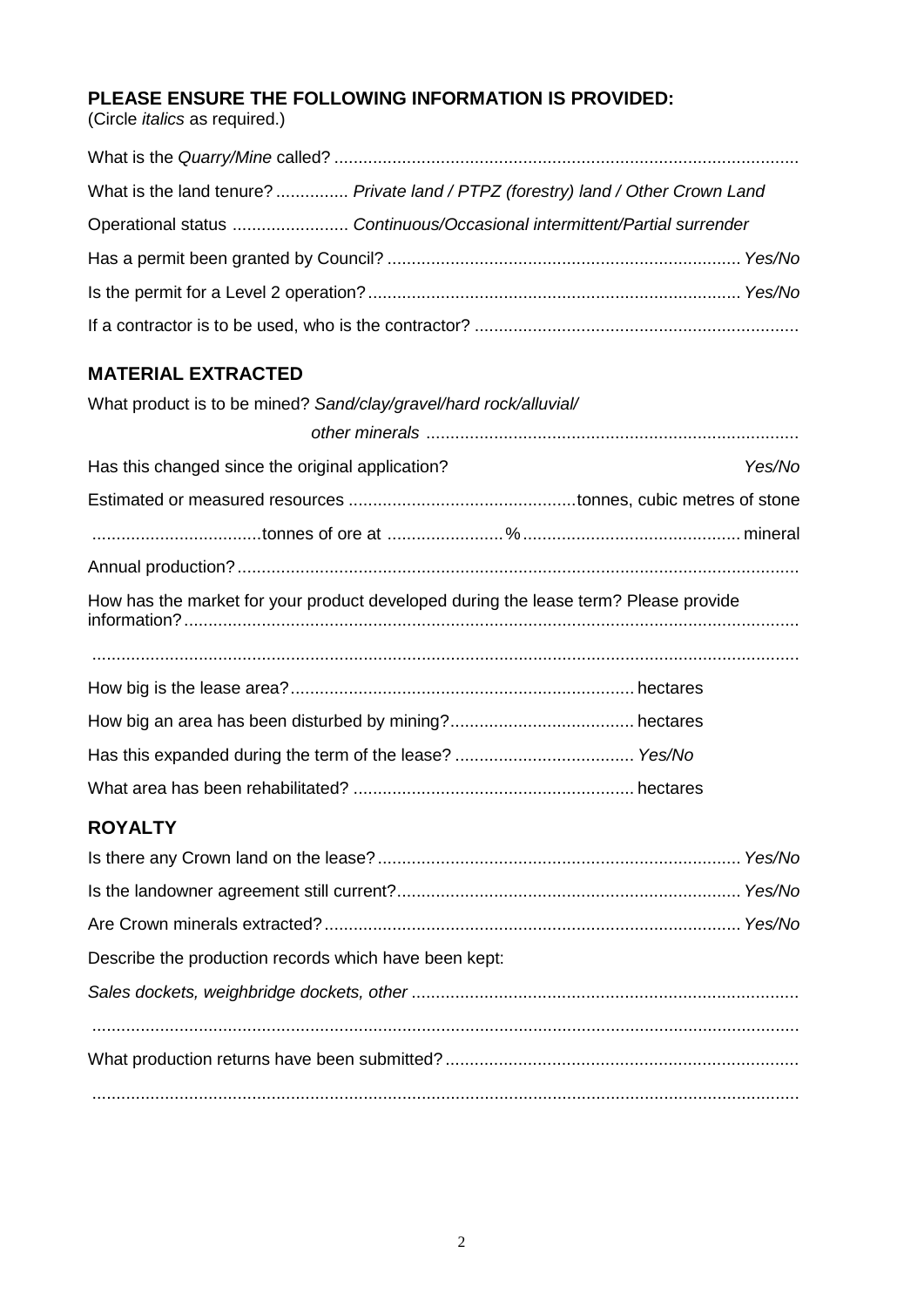## **PUBLIC SAFETY**

| Safety is an important responsibility of the lessee.                                                                                                                                                                                                                   |                                       |
|------------------------------------------------------------------------------------------------------------------------------------------------------------------------------------------------------------------------------------------------------------------------|---------------------------------------|
| How accessible is the site to the general public?                                                                                                                                                                                                                      | High risk/low risk?                   |
| Are gates or fences                                                                                                                                                                                                                                                    | Existing/to be installed/or required? |
| Are there unprotected shafts, excavations, faces, dams or machinery?                                                                                                                                                                                                   | Yes/No                                |
| Measures taken to reduce hazards are as follows:                                                                                                                                                                                                                       |                                       |
|                                                                                                                                                                                                                                                                        |                                       |
|                                                                                                                                                                                                                                                                        |                                       |
| Is the access to hazardous areas controlled?                                                                                                                                                                                                                           | Yes/No                                |
| <b>PUBLIC LIABILITY INSURANCE</b>                                                                                                                                                                                                                                      |                                       |
| What level of public liability insurance do you carry?                                                                                                                                                                                                                 | $$$                                   |
| It is a requirement of the mining lease that a minimum of \$10,000,000 public liability insurance is<br>maintained, higher risk operations will be required to carry \$20,000,000 of insurance.                                                                        |                                       |
| Attach a copy of your certificate of currency if not already provided to MRT.                                                                                                                                                                                          |                                       |
| <b>OPERATION SUMMARY</b>                                                                                                                                                                                                                                               |                                       |
| Has the operation expanded/extended in area since your lease application?                                                                                                                                                                                              | Yes/No                                |
| What methods or equipment have been introduced since your application?                                                                                                                                                                                                 |                                       |
| Earth moving, drill & blast                                                                                                                                                                                                                                            |                                       |
| Crushing/screening/washing                                                                                                                                                                                                                                             |                                       |
| Fixed or mobile plant                                                                                                                                                                                                                                                  |                                       |
| Small scale underground                                                                                                                                                                                                                                                |                                       |
| Alluvial mining                                                                                                                                                                                                                                                        |                                       |
| Has waste, overburden stockpiles or tailings been produced?                                                                                                                                                                                                            | Yes/No                                |
| SITE LOCATION (Quarry Code of Practice, pages 10 and 11)                                                                                                                                                                                                               |                                       |
| Have neighbours encroached onto the operation since application or last renewal?                                                                                                                                                                                       |                                       |
|                                                                                                                                                                                                                                                                        |                                       |
| <b>VISIBILITY</b>                                                                                                                                                                                                                                                      |                                       |
| Visibility is the cause of public complaint at many, otherwise well managed, quarries. Visibility of<br>the developing quarry from frequently used roads or vantage points may limit the height of the<br>quarry or require specific working and rehabilitation plans. |                                       |
| Is the operation visible from main roads etc.?                                                                                                                                                                                                                         | Yes/No                                |
| Or has visibility increased?                                                                                                                                                                                                                                           | Yes/No                                |
|                                                                                                                                                                                                                                                                        |                                       |
|                                                                                                                                                                                                                                                                        |                                       |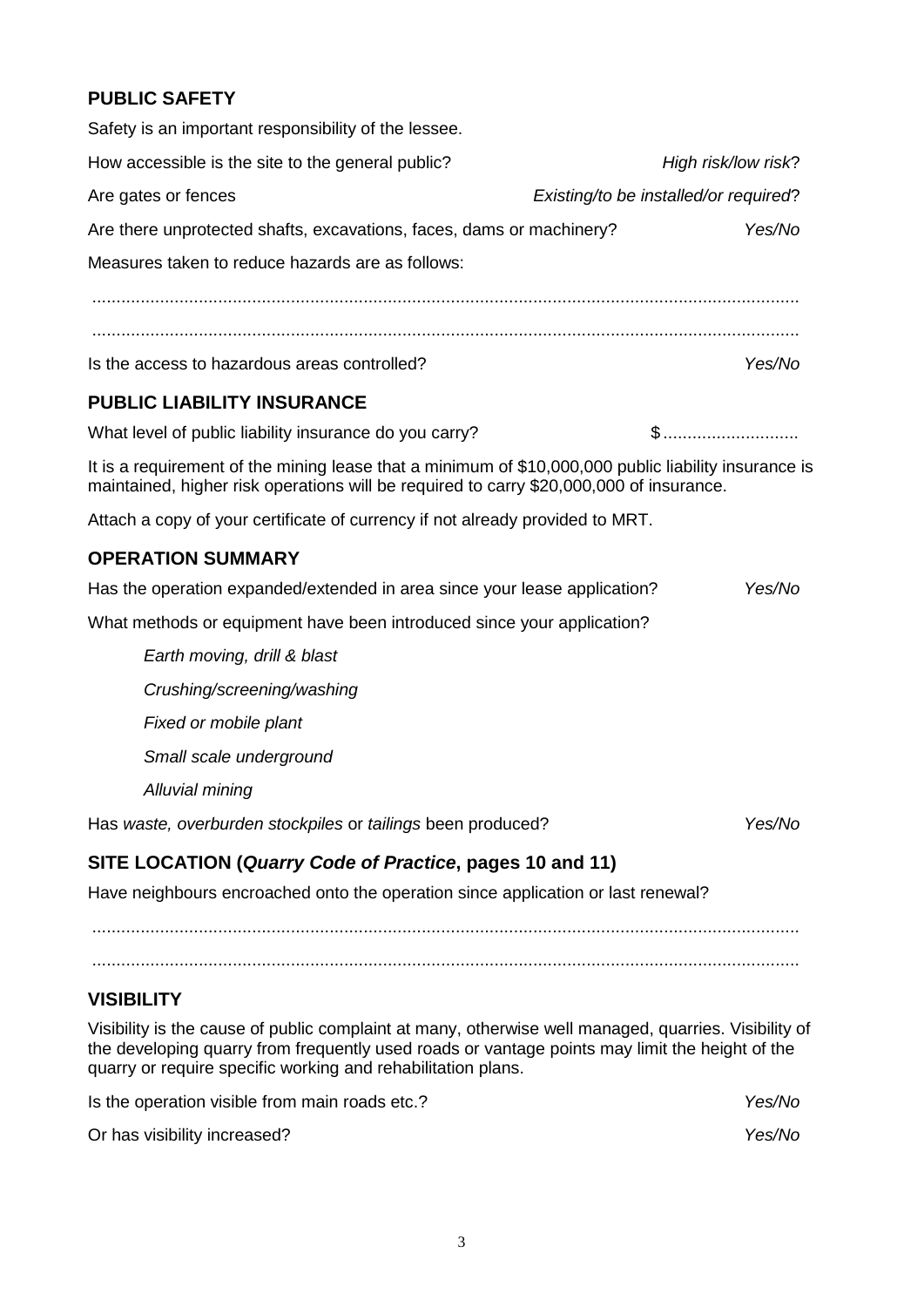Please provide a working plan of the operation using the work sheet below. (A spare planning sheet is included on page 10 and a sample mine plan is included on page 11).

### **SITE PLAN**

| Please Indicate:                  |                                       |       |                                        |                                       |
|-----------------------------------|---------------------------------------|-------|----------------------------------------|---------------------------------------|
| Access roads                      |                                       |       | Direction of water flow                |                                       |
| Visual screening                  |                                       |       | Drainage, settling ponds, process dams |                                       |
| Direction of working              | $\rightarrow$                         |       | Stages of operation and rehabilitation | $2002 - -$                            |
| Bench face                        |                                       |       | Distance to watercourses and housing   | $\xleftarrow{350}$ m $\xrightarrow{}$ |
| Dimensions of excavation          | $\xleftarrow{350}$ m $\xrightarrow{}$ |       |                                        |                                       |
| Location of processing plant      | $\times$                              | North | <b>QUARRY</b>                          | <b>DATE</b>                           |
| Topsoil and overburden stockpiles | A A topsoil A A                       | N     | <b>SCALE</b>                           | <b>DRAWN</b>                          |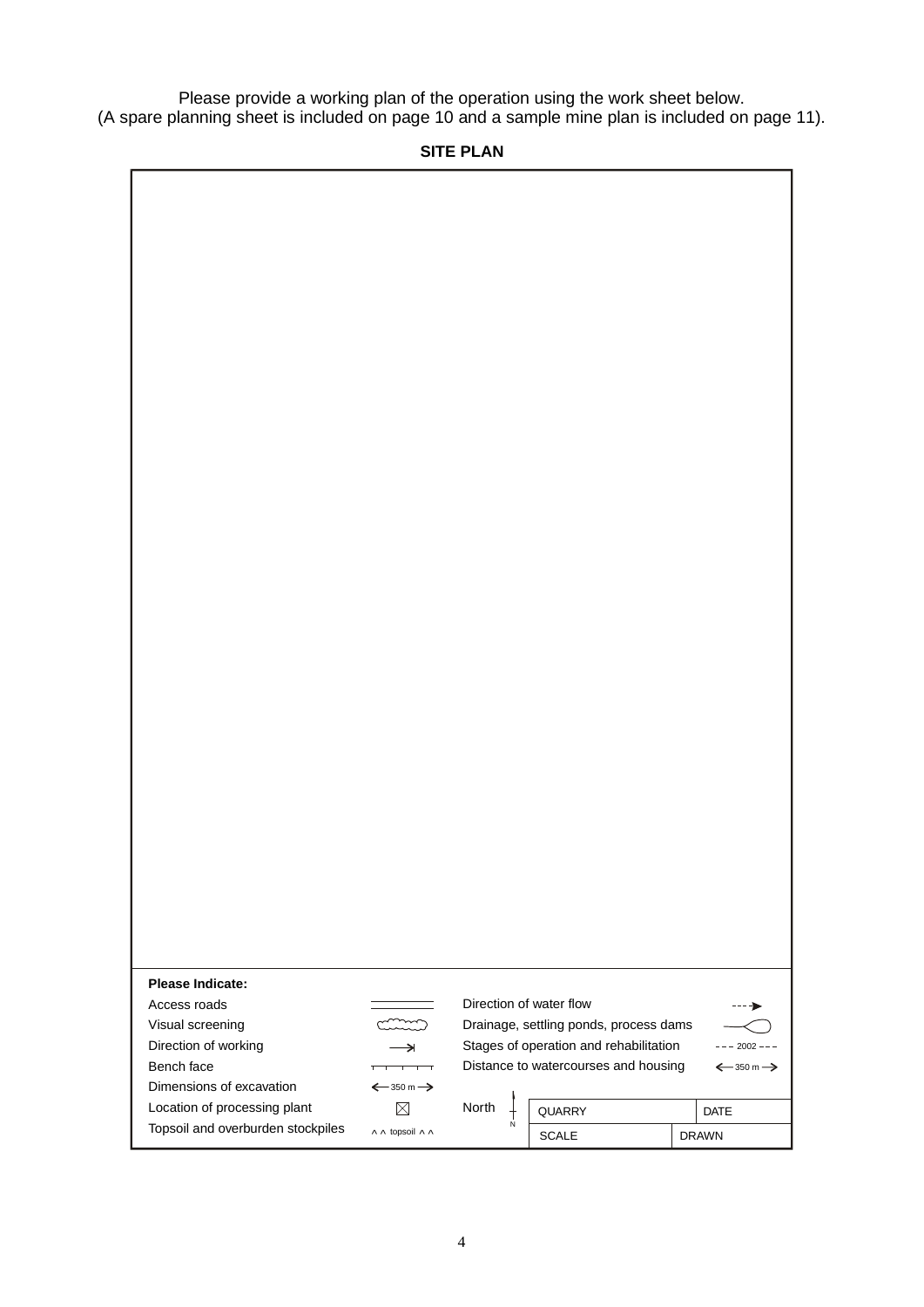### **ACCESS (***Quarry Code of Practice***, page 13)**

Access to a quarry site is of primary importance to its operation.

Does the quarry traffic affect the local roads? *Yes/No*

Or does the quarry traffic affect the local residents? *Yes/No*

Has the access road been redeveloped since application or is redevelopment required?

*Redeveloped, required or is it satisfactory.*

### **STAGING OF OPERATIONS (***Quarry Code of Practice***, page 14)**

The resource should be worked in a systematic manner, generally across or down the slope so that worked out sections can be rehabilitated as mining progresses. The Inspector will recommend a security deposit, based on the maximum disturbed area you require. The area you require will be included as a lease condition if the application is granted. Disturbed area is measured in hectares (1 hectare = 100 m  $\times$  100 m) and includes stripping, excavation, overburden, waste, tailings, plant, hardstand and access etc.

What is the maximum disturbed area you will require for the next 5 years? ................. hectares

Is your area of disturbance — *increasing, decreasing or unchanged*?

All security deposits are periodically reviewed as the scale or nature of the proposed operation and area of disturbance changes. Security deposits may be reviewed at any time.

Please provide a working plan of the operation using the work sheet opposite. It should show the current pit and any proposed future development. (A spare planning sheet is included on page 11 and a sample mine plan is included on page 10).

#### **CLEARING AND PROGRESSIVE REHABILITATION (***Quarry Code of Practice***, page 15)**

The area of disturbance of an operation should be kept to a minimum, and rehabilitation should be carried out progressively. Clearing should be kept to the minimum absolutely necessary for efficient operations. Topsoil must be protected and the guidelines below should be followed:

- If possible, windrows of topsoil should not exceed one metre in height.
- Topsoil should not be buried or driven on, as this will damage soil structure.
- Overburden should be stripped and stockpiled separately from soils.
- On hillside operations, it is best to store topsoil above or beside the excavation.
- Note that holding a Mining Lease does authorise topsoil removal from the site.

What type of vegetation has been cleared? .................................................................................... What area of vegetation has been cleared since lease approval?................................................... Is further clearing required? ............................................................................................................ What is the topsoil depth?...............................................................................................................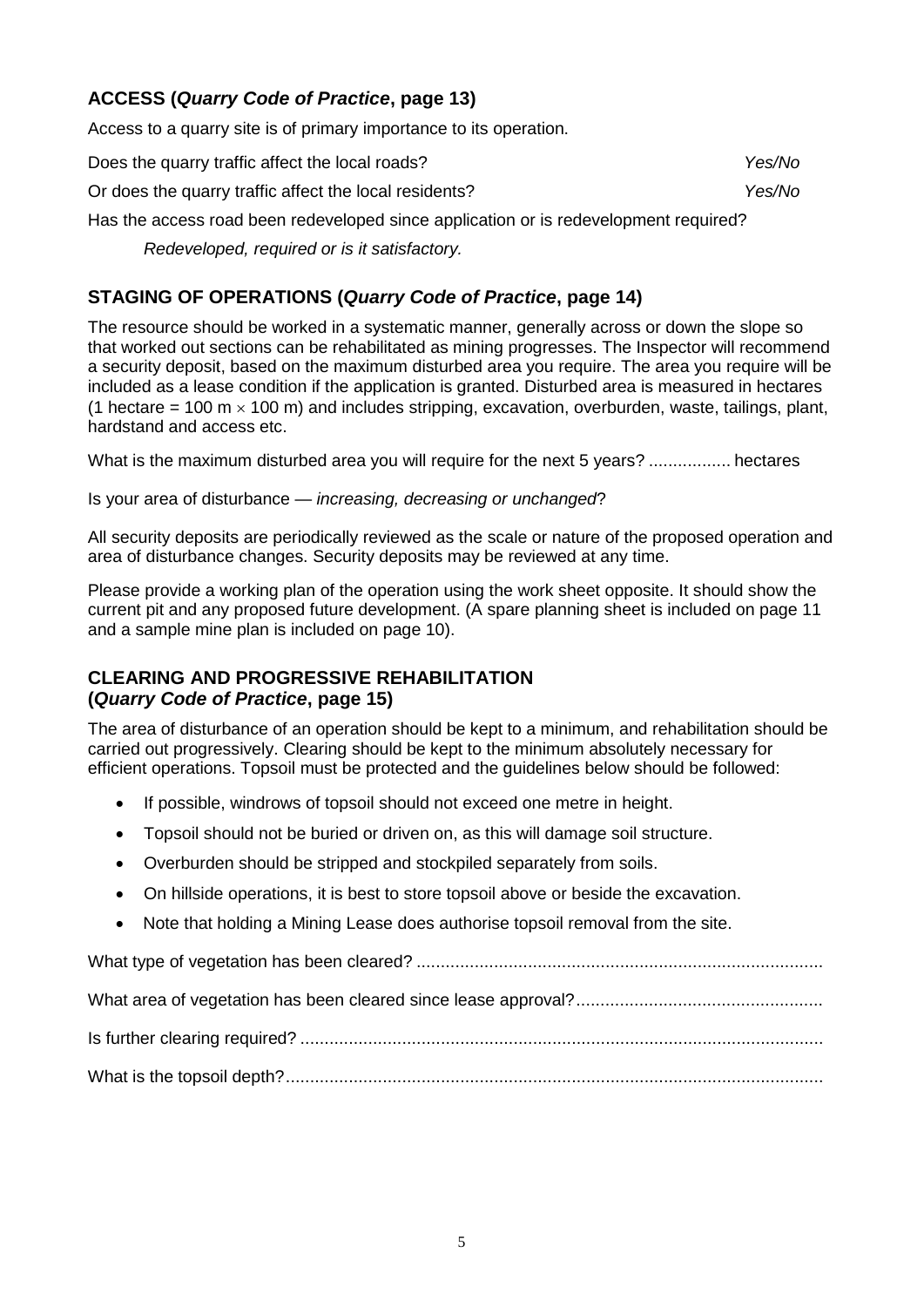Wherever practical overburden, subsoil and topsoil should be placed directly onto worked out areas, to avoid double handling of soil and maximise the viability of the seed bank.

| Has topsoil been separately stockpiled and protected? | Yes/No |
|-------------------------------------------------------|--------|
| Has topsoil been removed from the site?               | Yes/No |
|                                                       |        |
|                                                       |        |
| (Please show the above, on the plan)                  |        |

### **BLASTING (***Quarry Code of Practice***, page 18)**

| Is blasting carried out regularly? | Yes/No |
|------------------------------------|--------|
| Has any blasting proved necessary? | Yes/No |

#### **EXCAVATION AND DISTURBANCE BENCHING (***Quarry Code of Practice***, page 20)**

| Is the deposit benched to win material? | Yes/No (next section) |
|-----------------------------------------|-----------------------|
|                                         |                       |

How many working faces exist or are planned? .........................................................................

Towards the end of the productive life of the quarry, the uppermost benches should be reduced in height. Where possible benches should be recontoured to form slopes by grading them out or back filling. Slopes greater than 30 metres in length should be broken up with drainage berms along contour to reduce erosion.

| What is the final land form shape?             | Benches/Recontoured slopes |
|------------------------------------------------|----------------------------|
|                                                |                            |
|                                                |                            |
|                                                |                            |
| Has development of any benches been completed? | Yes/No                     |
| Have any benches been regraded or back filled? | Yes/No                     |

### **NOXIOUS WEEDS AND PLANT DISEASES (***Quarry Code of Practice***, page 22)**

Weed invasion can be minimised by tackling weed infestations quickly to prevent a large seed bank. Weeds should be managed until such time as native species are re-established. A list of weeds is shown on page 40 of the Code.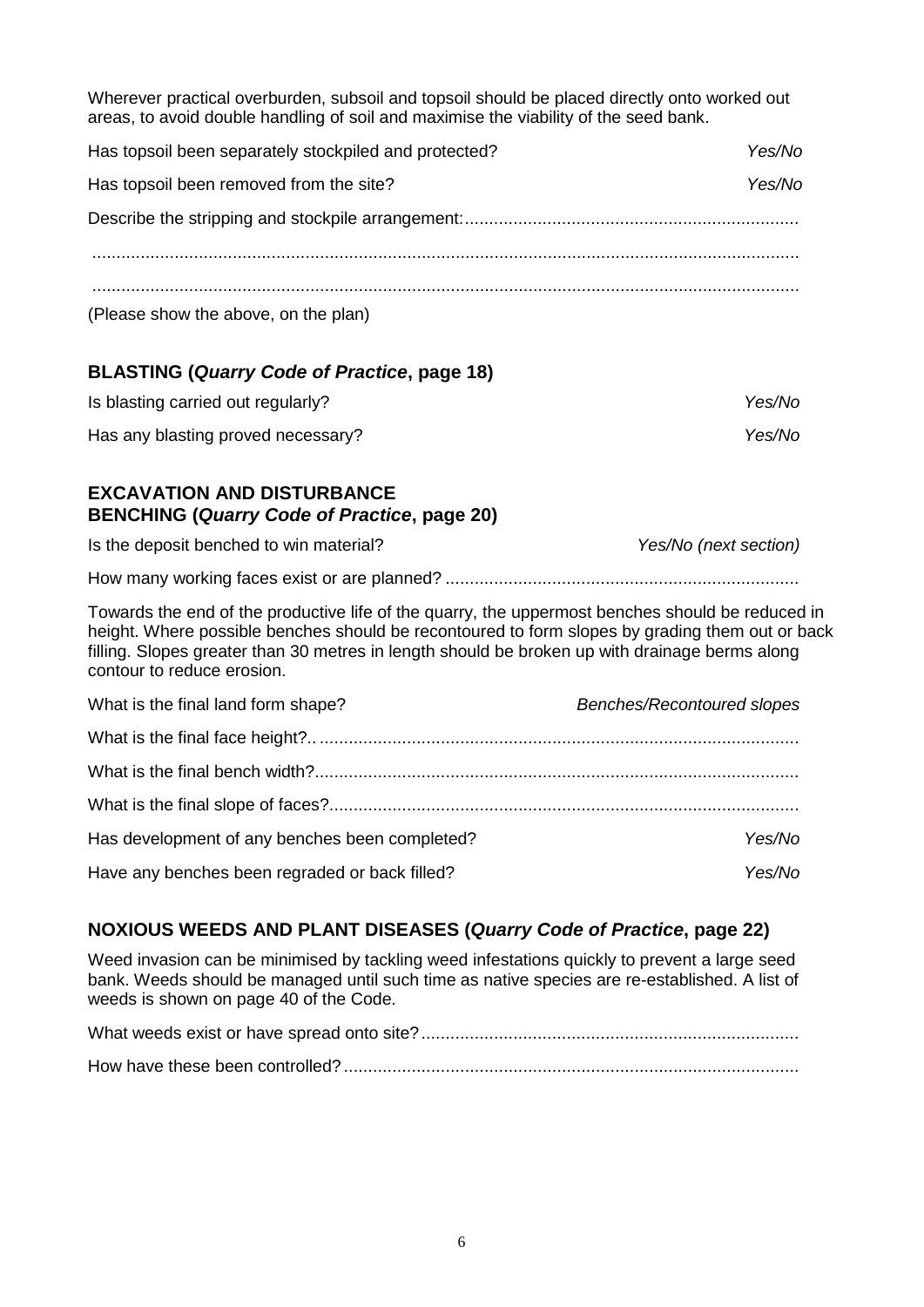Quarries can also spread the root rotting pathogen *Phytophthora cinnamomi* (PC) responsible for the increasing loss of native plant communities in coastal heath and moorland areas. Gravel free of PC may be stipulated for road contracts in sensitive zones.

| Does the quarry produce sand or gravel?                                         | Yes/No |
|---------------------------------------------------------------------------------|--------|
| Is the quarry situated in native vegetation?                                    | Yes/No |
| Is the elevation less than 800 metres?                                          | Yes/No |
| Is rainfall greater than 600 mm per annum?                                      | Yes/No |
| Are zones of 'die back' evident in the native heath?                            | Yes/No |
| Is there any evidence of <i>Phytophthora cinnamomi</i> spreading onto the site? | Yes/No |
|                                                                                 |        |
|                                                                                 |        |
|                                                                                 |        |

### **DRAINAGE AND EROSION CONTROL (***Quarry Code of Practice***, page 24)**

Water leaving quarry premises should be clear and free from contaminants. If not, water quality may be affected far beyond the premises, affecting downstream neighbours and the environment.

|        |                                                                                                           | Yes/No |
|--------|-----------------------------------------------------------------------------------------------------------|--------|
|        |                                                                                                           | Yes/No |
| Yes/No | Are they effective?                                                                                       | Yes/No |
| Yes/No | Are they effective?                                                                                       | Yes/No |
|        |                                                                                                           | Yes/No |
|        |                                                                                                           | Yes/No |
|        |                                                                                                           |        |
|        |                                                                                                           |        |
|        |                                                                                                           | Yes/No |
|        |                                                                                                           |        |
|        |                                                                                                           |        |
|        | Have clays or fine silt been exposed on site?<br>Have sediment trap(s) been provided for the access road? |        |

(Please show the above, on the plan)

Certain minerals have the potential to cause acid drainage pollution when exposed to air and water. Likely visible signs include the presence of pyrite minerals and iron-rich precipitates. These may be evident in the form of brown staining on rocks or in water.

| Has pyrite been exposed or is there and evidence of acid drainage? | Yes/No |
|--------------------------------------------------------------------|--------|
| If Yes, have operations been restricted to the oxidised zone?      | Yes/No |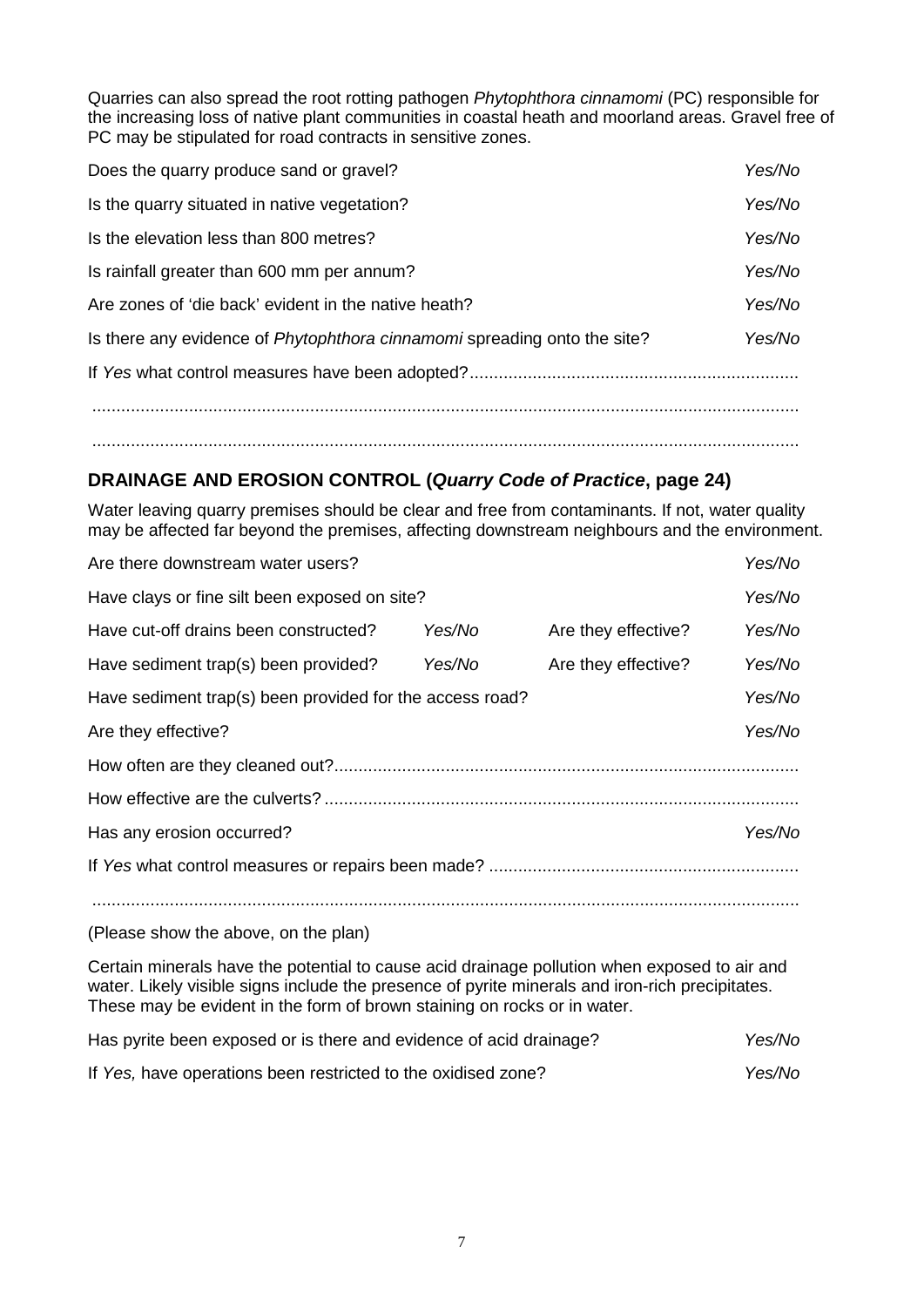### **WASTE DISPOSAL AND STORAGE (***Quarry Code of Practice***, page 26)**

Quarries should not be allowed to accumulate rubbish, disused plant, waste oil or other waste materials. Oil changes should not be done on site unless hydrocarbon spillage equipment is on hand. Chemicals and fluids must be stored according to Australian Standards. Sewerage must be Council approved and landfills approved by the Environmental Protection Authority (EPA).

Have the following goods been introduced on site since lease approval?

| Fuel or oil       | Yes/No |                                                                                           |
|-------------------|--------|-------------------------------------------------------------------------------------------|
| <b>Explosives</b> | Yes/No |                                                                                           |
| Other             |        |                                                                                           |
|                   |        | Are oil changes done on site? Yes/No What measures have been adopted to control spillage? |

..................................................................................................................................................

Is there rubbish or scrap which require disposal?.......................................................................

..................................................................................................................................................

### **REHABILITATION (***Quarry Code of Practice***, page 29)**

The main aims of rehabilitation work are:

- The stabilisation of all worked out areas to minimise ongoing erosion.
- To revegetate worked out areas with suitable plant species.
- To minimise visual impact of disturbed areas.
- To ensure that worked out areas are safe for future uses.

The final land use of the site will determine the final landform, which should blend with the surrounding landscape.

| Or is the site being rehabilitated to blend into the surrounding landform?           | Yes/No                             |
|--------------------------------------------------------------------------------------|------------------------------------|
|                                                                                      | hectares                           |
| *(Also asked on page 2)                                                              |                                    |
| Site preparation earthworks are best carried out during early to mid autumn.         |                                    |
| Tick the rehabilitation or site preparation used or planned on the check list below: |                                    |
| Removal of plant and rubbish                                                         | Removal of buildings               |
| Leveling of bunds and stockpiles                                                     | Overburden back filled             |
| Slopes reduced below 3 in 1                                                          | Slope distance less than 30 metres |
| Compacted areas and roads deep ripped                                                | Bench heights reduced to 5 metres  |
| Rippable benches recontoured                                                         | Wetlands ponds constructed         |
| Signage / security around remnant benches                                            | Weed identification and control    |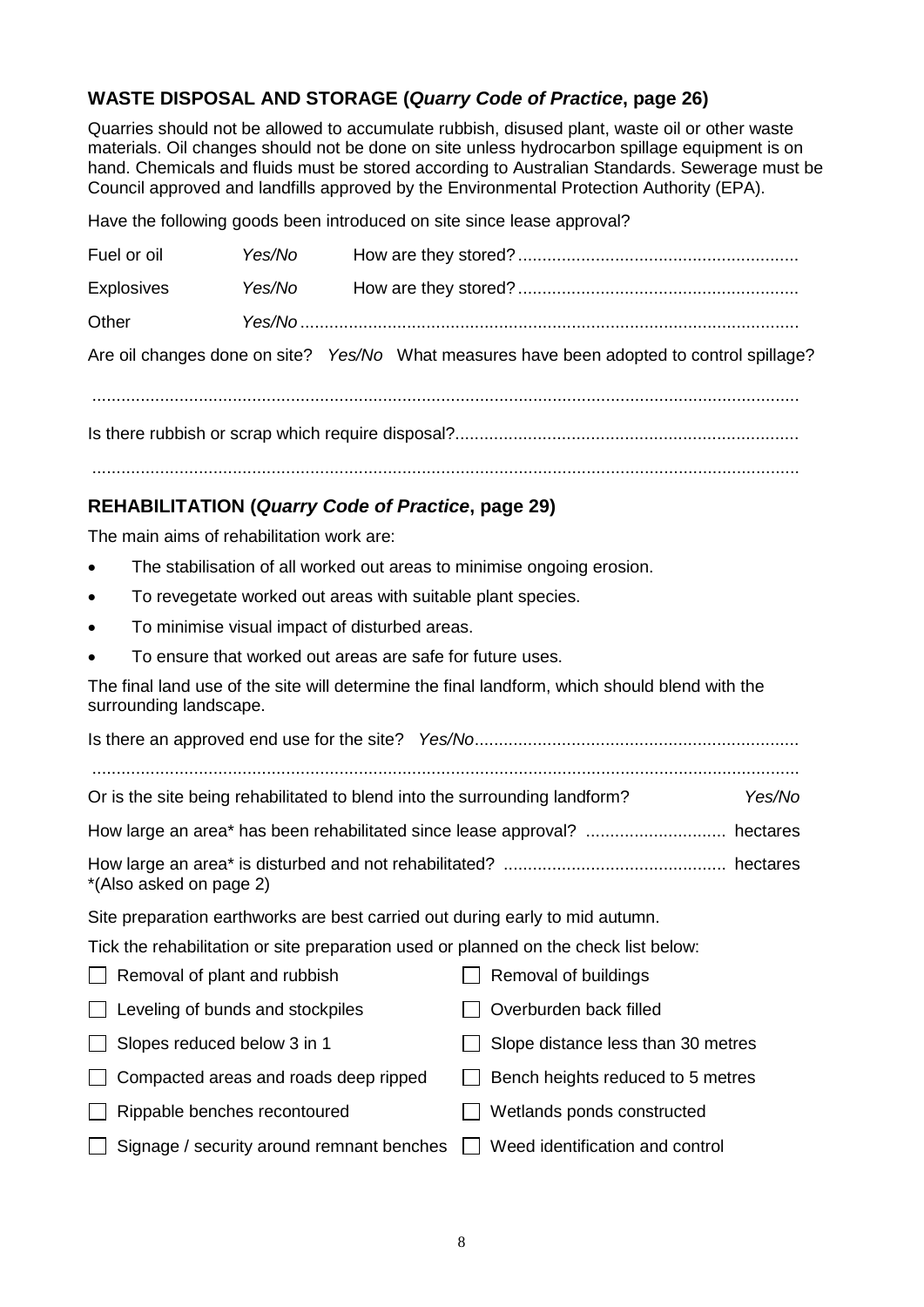#### **REVEGETATION (***Quarry Code of Practice***, page 33)**

Establishment of a self-sustaining cover of vegetation is the best low maintenance stabiliser of disturbed sites in the long term. Generally, the vegetation type that existed before the disturbance, or a similar vegetation type, will be most successful afterwards. Seed application should be done mid–late autumn whilst tree planting is best carried out in early spring.

What *landscaping/vegetation* has been *planted/retained*, to screen the operation?

| Does revegetation require maintenance?                                                                                                                                                                                                                                                                                                             | Yes/No                                                                                                                                                                                                                                                 |
|----------------------------------------------------------------------------------------------------------------------------------------------------------------------------------------------------------------------------------------------------------------------------------------------------------------------------------------------------|--------------------------------------------------------------------------------------------------------------------------------------------------------------------------------------------------------------------------------------------------------|
| Should the revegetation area be extended?                                                                                                                                                                                                                                                                                                          | Yes/No                                                                                                                                                                                                                                                 |
| Tick the revegetation measures used to date or planned on the checklist below:                                                                                                                                                                                                                                                                     |                                                                                                                                                                                                                                                        |
| <b>USED</b><br>Soil importation <sup>*</sup><br>Soil spreading<br>Soil tillage/ripping<br>Direct seeding<br>Cover/nurse crop<br>Spreading of seed slash<br>Tree planting<br>Fertiliser application<br>Mulching<br>Water reticulation<br><b>Browsing controls</b><br>* Note that if soil is imported stringent weed control measures must be taken. | <b>PLANNED</b><br>Soil importation<br>Soil spreading<br>Soil tillage/ripping<br>Direct seeding<br>Cover/nurse crop<br>Spreading of seed slash<br>Tree planting<br>Fertiliser application<br>Mulching<br>Water reticulation<br><b>Browsing controls</b> |
| Rehabilitation is a process, which may take several years to produce a stable and self-sustaining<br>ecosystem. Maintenance of rehabilitation is vitally important and any failures should be rectified<br>quickly.                                                                                                                                |                                                                                                                                                                                                                                                        |
| Identify maintenance measures on the checklist below:                                                                                                                                                                                                                                                                                              |                                                                                                                                                                                                                                                        |
| Monitor drainage, erosion control and plant growth                                                                                                                                                                                                                                                                                                 |                                                                                                                                                                                                                                                        |
| Weed control<br>Follow up fertiliser                                                                                                                                                                                                                                                                                                               | Re-sowing for crop failure                                                                                                                                                                                                                             |
| Before the security deposit is released the minimum standards below are to be achieved:                                                                                                                                                                                                                                                            |                                                                                                                                                                                                                                                        |
| The rehabilitated area should be safe and self sustaining.<br>The area must be suitable for the planned final use or rehabilitation objective.<br>٠<br>Rehabilitated areas should be visibly free of active erosion and noxious weeds.<br>٠<br>Revegetation is established and effective over the whole site.                                      |                                                                                                                                                                                                                                                        |
| Evaluation of revegetation will be dependent on factors including tree density, species diversity,<br>and vegetative cover. A copy of this document should be retained. Your performance will be                                                                                                                                                   |                                                                                                                                                                                                                                                        |

Is the disturbance, environmental or rehabilitation liability *increasing, decreasing or unchanged*? (Also asked on page 5.)

**NB:** The security deposit may be increased or decreased at renewal.

measured against it.

Signed: ............................................................................. Date: ......................................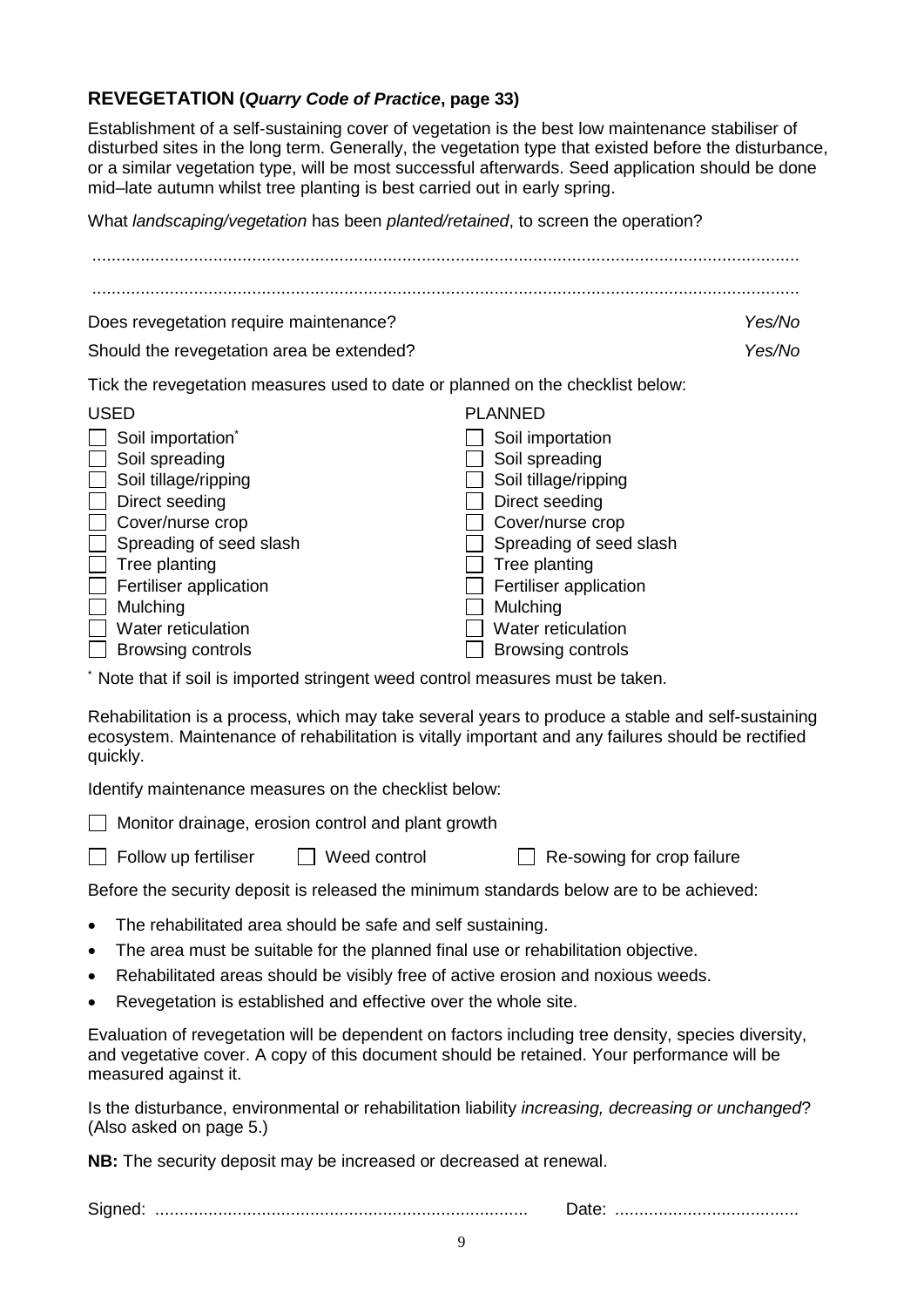| <b>Please Indicate:</b>      |                                       |       |                                        |                                       |
|------------------------------|---------------------------------------|-------|----------------------------------------|---------------------------------------|
| Access roads                 |                                       |       | Direction of water flow                |                                       |
| Visual screening             |                                       |       | Drainage, settling ponds, process dams |                                       |
|                              | →                                     |       |                                        |                                       |
| Direction of working         |                                       |       | Stages of operation and rehabilitation | $--- 2002 ---$                        |
| Bench face                   |                                       |       | Distance to watercourses and housing   | $\xleftarrow{350}$ m $\xrightarrow{}$ |
| Dimensions of excavation     | $\xleftarrow{350}$ m $\xrightarrow{}$ |       |                                        |                                       |
| Location of processing plant | X                                     | North | <b>QUARRY</b>                          | <b>DATE</b>                           |